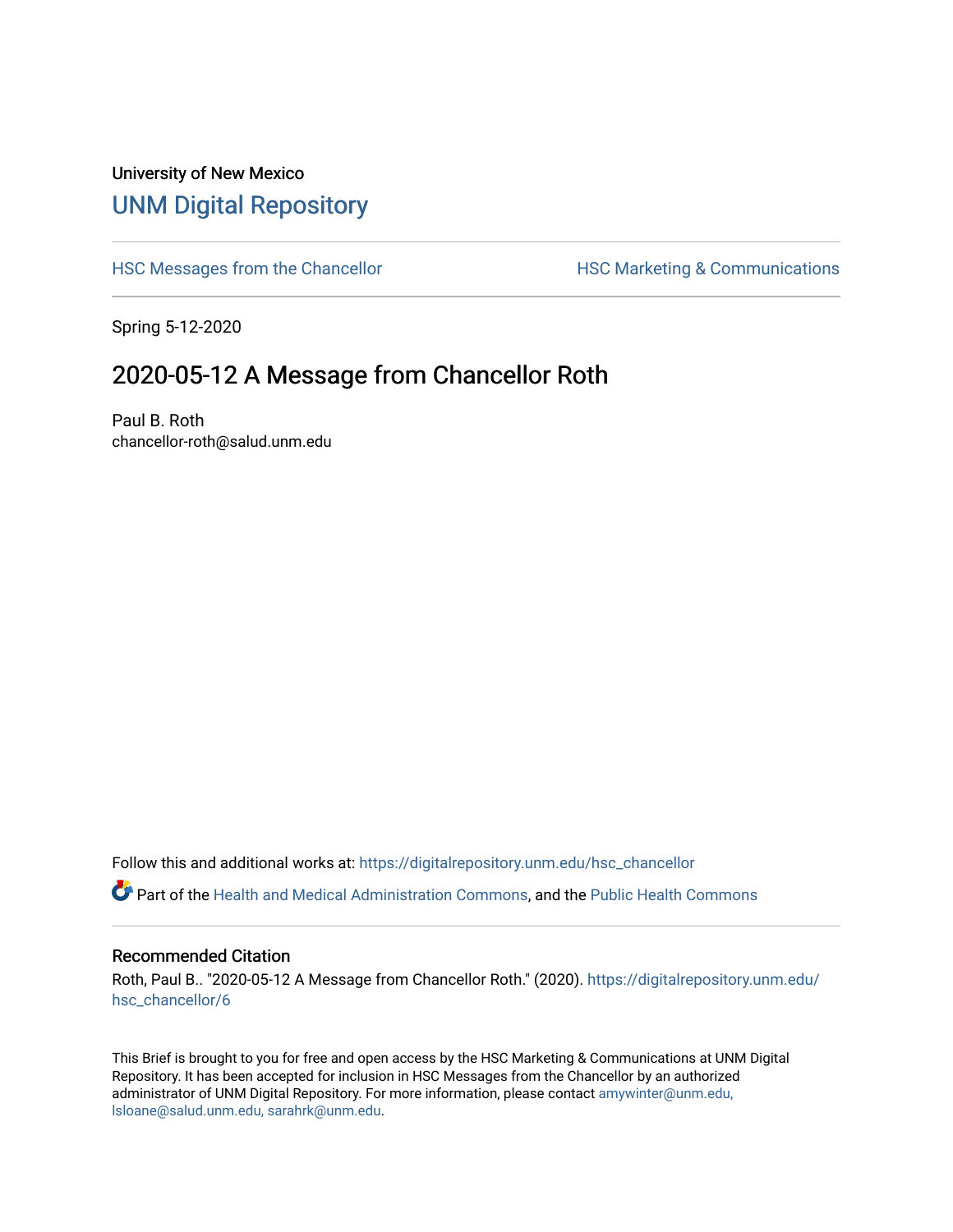

[View this email in your browser](https://mailchi.mp/f607e8f3c2bb/message-from-the-chancellor-coronavirus-4412904?e=b4bbfca2c0)

## **A Message from Chancellor Roth**

Dear Colleagues:

President Stokes has decided to extend the University's limited operations until June 1, meaning most of our faculty and staff will continue to work off campus. As she indicated in yesterday's message to the UNM community, we are evaluating a phased return to campus that adheres to the best expert recommendations for how to ensure the safety of our community.

For those of you working offsite, I deeply appreciate the incredible efforts you have made to continue performing your duties at such a high level, in many cases while lacking critical tools. This pandemic has given birth to some ingenious adaptations to enable us to continue our work. Your creativity is amazing, and your persistence and professionalism are an inspiration.

I'd like to call your attention to this story [highlighting](https://unm.us19.list-manage.com/track/click?u=59ce53c1a4dedb490bac78648&id=a5971e0e83&e=b4bbfca2c0) the work of biomedical engineer Christina Salas, PhD, assistant professor in the Department of Orthopaedics & Rehabilitation, who has been leading the University's efforts to use 3-D printing technology to create face shields and masks for hospital personnel treating COVID-19 patients.

She was first approached by Laura Kief Shaffer, RN, a flight nurse who formerly worked at UNM Hospital, to find a way to alleviate the shortage of personal protective equipment (PPE) for health care workers. They launched a collaboration, aided by faculty, students, nurses and others, that has led to the delivery of thousands of pieces of protective gear in the past month.

Grassroots efforts like these – which are not part of anyone's job description – speak to the best in human nature. As I have seen firsthand in the course of responding to natural disasters